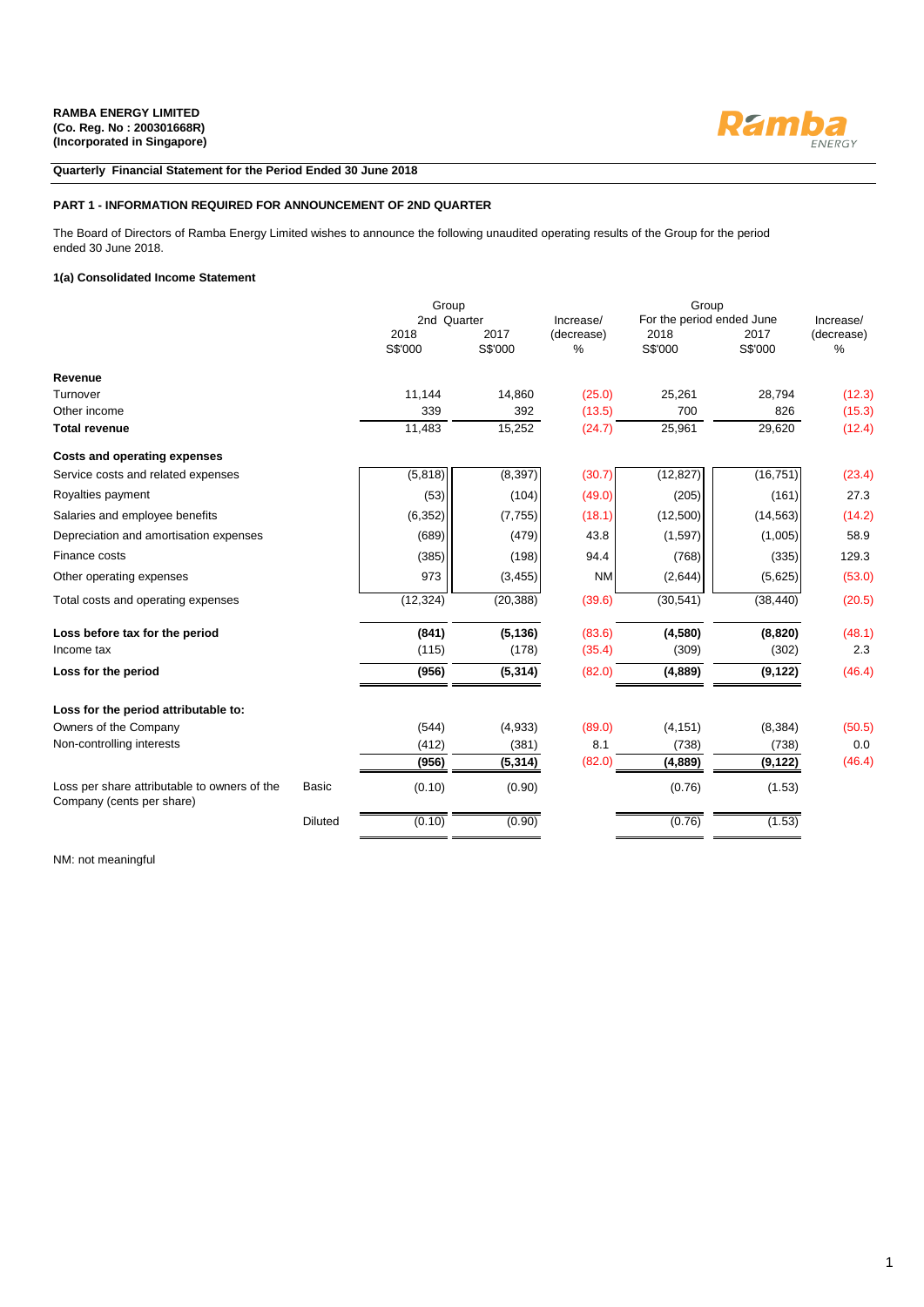|                                                                     | Group       |          | Group                 |         |
|---------------------------------------------------------------------|-------------|----------|-----------------------|---------|
|                                                                     | 2nd Quarter |          | for the period ended  |         |
| <b>Notes to Group Income Statement</b>                              | 2018        | 2017     | 30.06.2018 30.06.2017 |         |
|                                                                     | S\$'000     | S\$'000  | S\$'000               | S\$'000 |
| Other income include:                                               |             |          |                       |         |
| Interest income from banks                                          | 11          | 16       | 29                    | 33      |
| Leasing income                                                      | 6           | 21       | 12                    | 51      |
| Diesel consumed by service partners                                 | 16          | 15       | 29                    | 33      |
| Other operating expenses include:                                   |             |          |                       |         |
| Foreign exchange gain/(loss), net                                   | 2,316       | (1, 123) | 1,008                 | (2,009) |
| Legal and other professional fees                                   | (182)       | (766)    | (321)                 | (787)   |
| Write off of plant, property and equipment                          |             | (95)     |                       | (95)    |
| Gain on disposal of plant, property and equipment                   | 90          | 12       | 91                    | 14      |
| Rental & utilities - office                                         | (160)       | (222)    | (222)                 | (383)   |
| Other administrative & operating expenses                           | (377)       | (558)    | (712)                 | (1,051) |
| <b>Finance costs comprises:</b>                                     |             |          |                       |         |
| Interest on borrowings                                              | (337)       | (162)    | (671)                 | (263)   |
| Finance lease charges                                               | (30)        | (20)     | (65)                  | (39)    |
| Unwinding of discount on abandonment & site restoration liabilities | (18)        | (16)     | (32)                  | (33)    |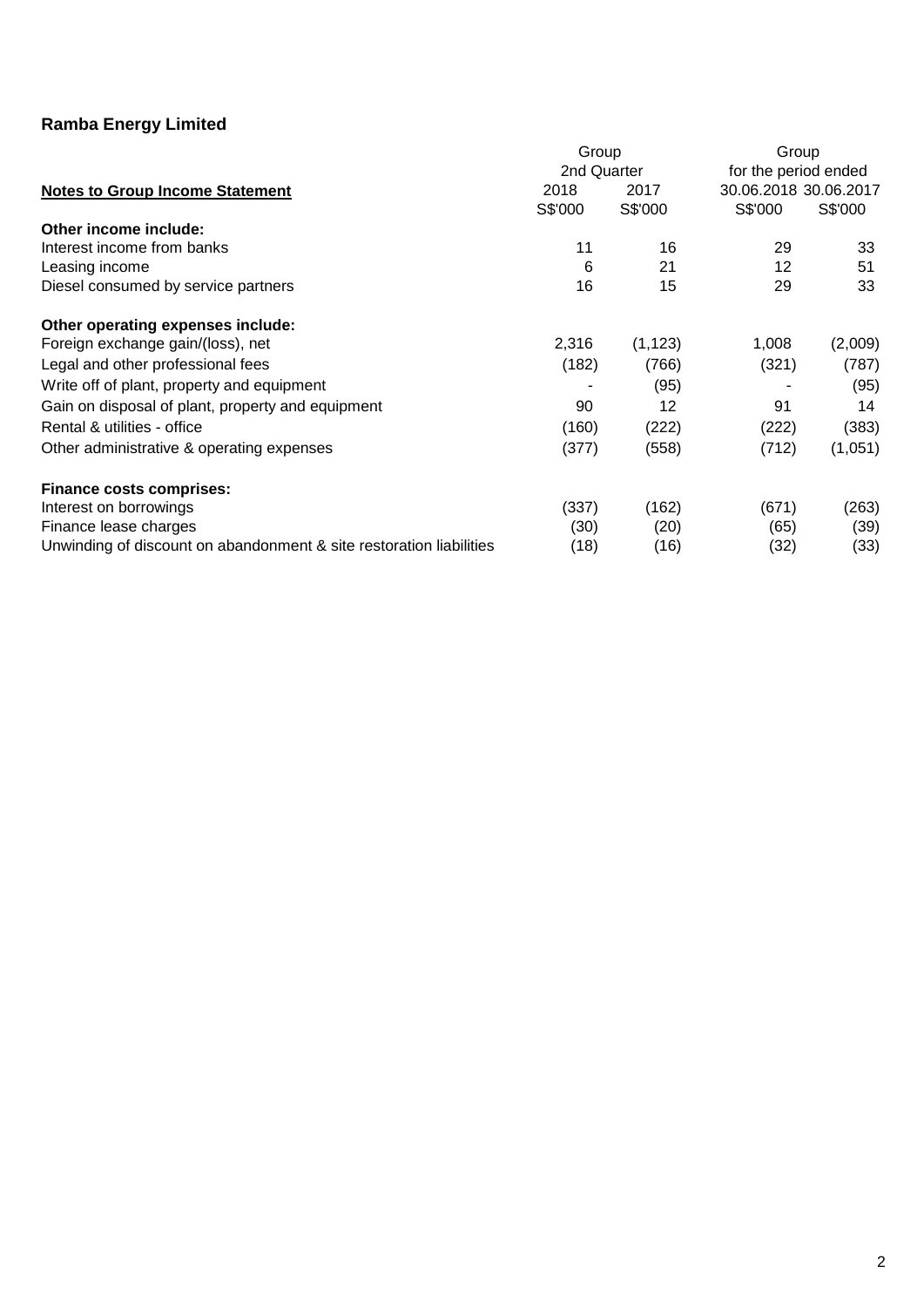**1b(i) A statement of financial position (for the issuer and group), together with a comparative statement as at the end of the immediately preceding financial year.**

|                                                 | Group               |                     | Company             |                     |  |
|-------------------------------------------------|---------------------|---------------------|---------------------|---------------------|--|
| <b>Balance Sheet as at</b>                      | 30.06.18<br>S\$'000 | 31.12.17<br>S\$'000 | 30.06.18<br>S\$'000 | 31.12.17<br>S\$'000 |  |
| <b>Non-current assets</b>                       |                     |                     |                     |                     |  |
| Oil and gas properties                          | 35,025              | 29,425              |                     |                     |  |
| Property, plant and equipment                   | 6,889               | 7,254               | 7                   | 56                  |  |
| Intangible assets                               | 1,262               | 1,299               | 2                   | 3                   |  |
| Investment in exploration and evaluation assets | 21,786              | 21,403              |                     |                     |  |
| Investments in subsidiaries                     |                     |                     | 9,426               | 9,426               |  |
| Loans to subsidiaries                           |                     |                     | 29,289              | 29,289              |  |
| Other receivables                               | 23,203              | 9,352               |                     |                     |  |
| Deferred tax assets                             |                     | 55                  |                     |                     |  |
|                                                 | 88,165              | 68,788              | 38,724              | 38,774              |  |
| <b>Current assets</b>                           |                     |                     |                     |                     |  |
| Trade receivables                               | 11,718              | 13,963              |                     |                     |  |
| Other receivables                               | 14,958              | 12,661              | 64,107              | 62,199              |  |
| Prepaid operating expenses                      | 753                 | 1,141               | 57                  | 94                  |  |
| Inventories                                     | 249                 | 179                 |                     |                     |  |
| Leased assets                                   |                     | 2                   |                     |                     |  |
| <b>Fixed deposits</b>                           |                     | 1,200               |                     |                     |  |
| Cash and bank balances                          | 8,338               | 10,711              | 83                  | 139                 |  |
|                                                 | 36,016              | 39,857              | 64,247              | 62,432              |  |
| <b>Current liabilities</b>                      |                     |                     |                     |                     |  |
| Trade payables                                  | 17,799              | 18,299              |                     |                     |  |
| Other payables                                  | 27,610              | 18,502              | 5,528               | 3,389               |  |
| Provisions                                      | 584                 | 1,564               | 39                  | 39                  |  |
| Finance lease liabilities                       | 842                 | 873                 |                     | 31                  |  |
| Mark to market oil options                      |                     | 270                 |                     |                     |  |
| Income tax payable                              | 219                 | 219                 |                     |                     |  |
|                                                 | 47,054              | 39,727              | 5,567               | 3,459               |  |
| Net current (liabilities)/assets                | (11, 038)           | 130                 | 58,680              | 58,973              |  |
| <b>Non-current liabilities</b>                  |                     |                     |                     |                     |  |
| Other payables                                  | 29,458              | 15,472              |                     |                     |  |
| Provisions                                      | 1,206               | 1,415               |                     |                     |  |
| Abandonment and site restoration liabilities    | 1,043               | 992                 |                     |                     |  |
| Finance lease liabilities                       | 2,589               | 3,016               |                     |                     |  |
| Loans and borrowings                            | 9,214               | 9,022               |                     |                     |  |
| Deferred tax liabilities                        | 2,899               | 2,752               |                     |                     |  |
|                                                 | 46,409              | 32,669              |                     |                     |  |
| <b>Net assets</b>                               | 30,718              | 36,249              | 97,404              | 97,747              |  |
| Equity attributable to the owners               |                     |                     |                     |                     |  |
| of the Company                                  |                     |                     |                     |                     |  |
| Share capital                                   | 138,232             | 138,232             | 138,232             | 138,232             |  |
| Treasury shares                                 | (935)               | (935)               | (935)               | (935)               |  |
| Other reserves                                  | (591)               | 222                 | 4,248               | 4,511               |  |
| <b>Accumulated losses</b>                       | (100, 748)          | (96, 881)           | (44, 141)           | (44,061)            |  |
|                                                 | 35,958              | 40,638              | 97,404              | 97,747              |  |
| <b>Non-controlling Interests</b>                | (5,240)             | (4, 389)            |                     |                     |  |
| <b>Total Equity</b>                             | 30,718              | 36,249              | 97,404              | 97,747              |  |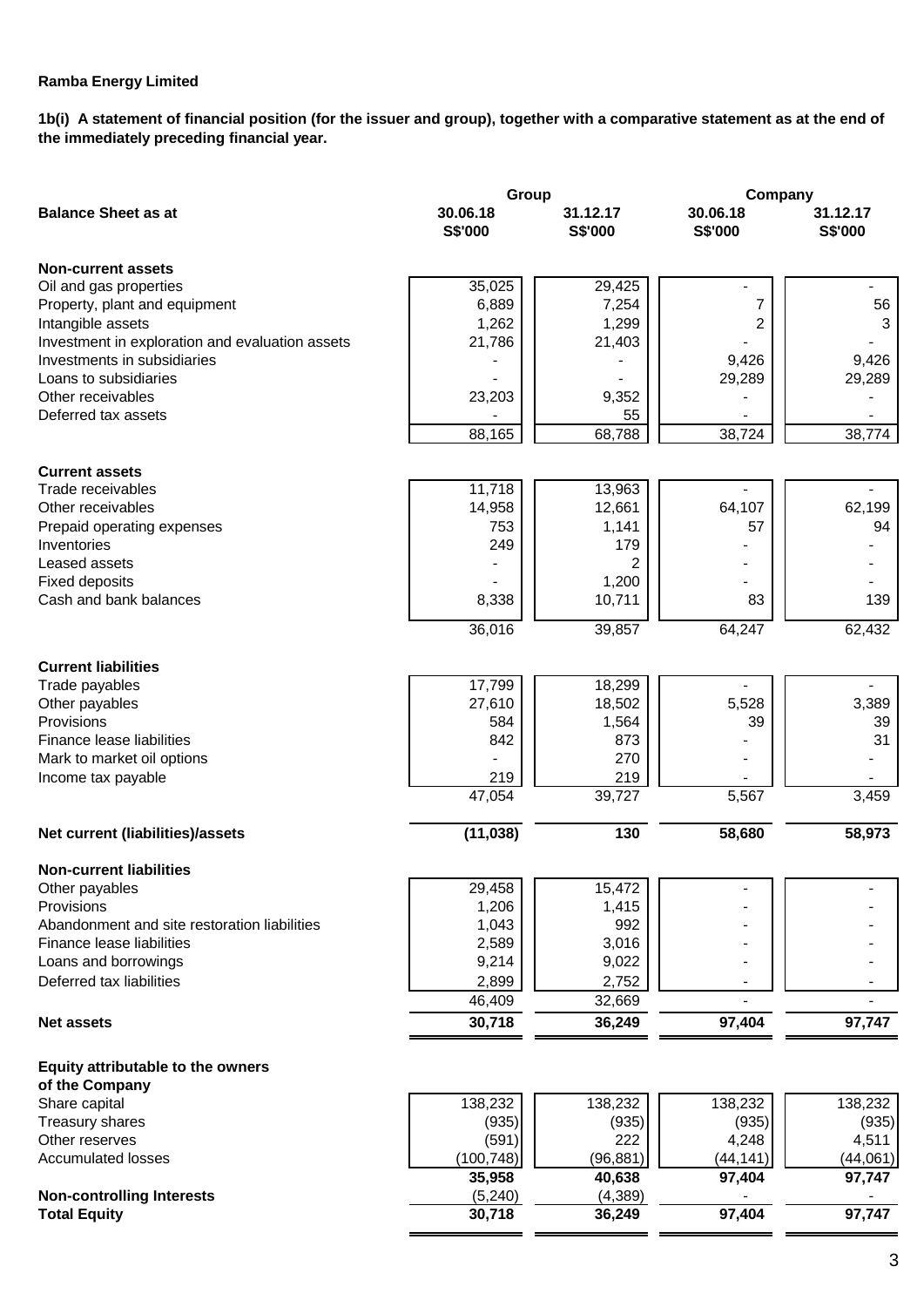## **1(b)(ii). Aggregate amount of Group's borrowings and debt securities**

|              |                                                               | 30 Jun 18<br>S\$'000 | 31 Dec 17<br>S\$'000 |
|--------------|---------------------------------------------------------------|----------------------|----------------------|
| 1            | Amount repayable in one year or less, or on demand<br>Secured | 842                  | 873                  |
| $\mathbf{2}$ | Amount repayable after one year<br><b>Secured</b>             | 11,803               | 12,038               |
|              | <b>Total</b>                                                  | 12,645               | 12,911               |

Certain subsidiaries of the Company pledged their transport equipment as security for finance lease facilities granted by financial institutions.

The loan and borrowings are secured by way of a fixed charge over the subsidiary's operating accounts, a share charge over the Group's equity share in the subsidiary, a corporate guarantee by the Company and personal guarantee provided by a related party, Edward Seky Soeryadjaya.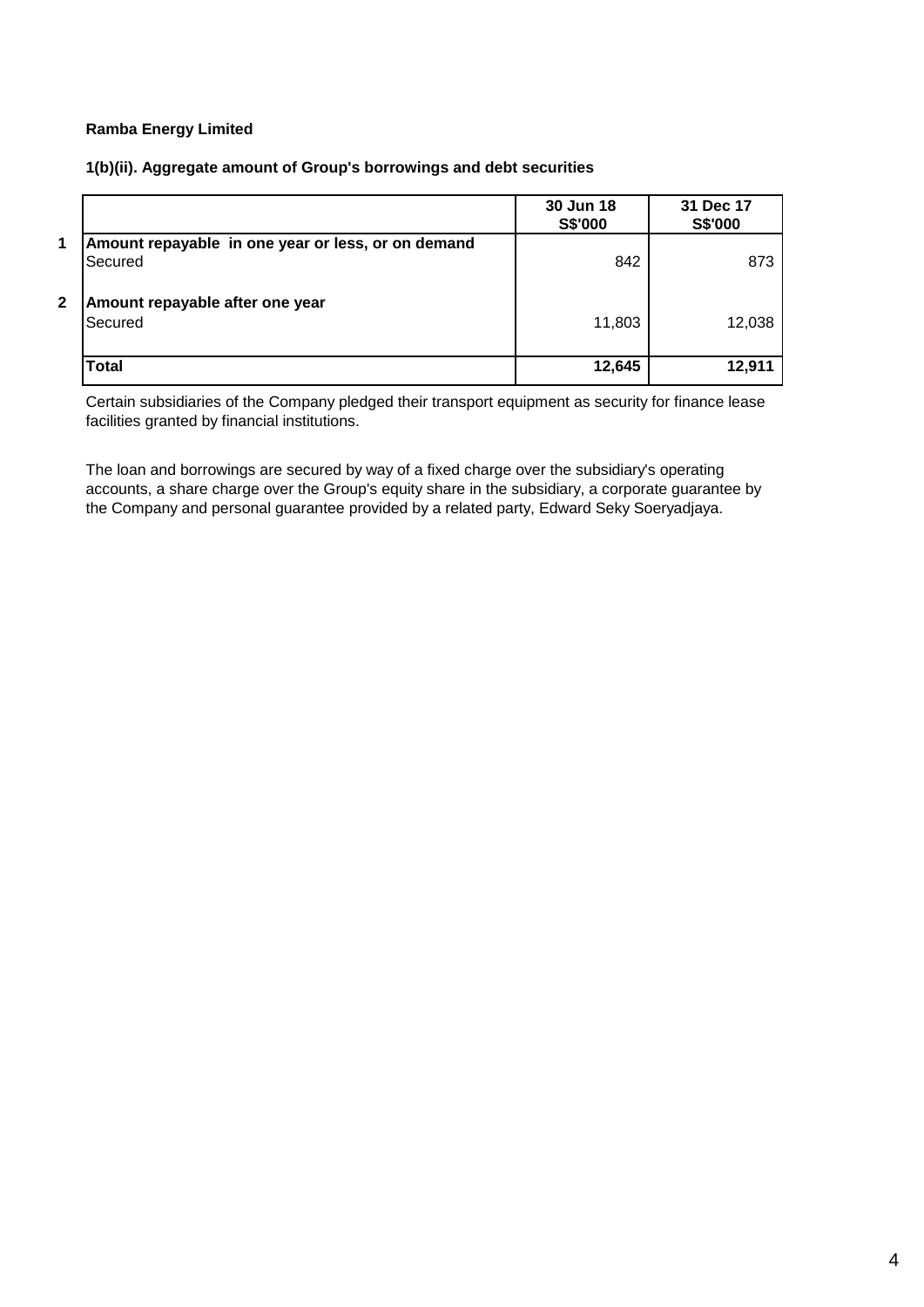## **STATEMENT OF COMPREHENSIVE INCOME**

|                                                                                                                     | Group                     |                           | Group<br>For the period ended |                           |  |
|---------------------------------------------------------------------------------------------------------------------|---------------------------|---------------------------|-------------------------------|---------------------------|--|
|                                                                                                                     | 2Q 2018<br><b>S\$'000</b> | 2Q 2017<br><b>S\$'000</b> | 2Q 2018<br><b>S\$'000</b>     | 2Q 2017<br><b>S\$'000</b> |  |
| Loss, net of tax for the period                                                                                     | (956)                     | (5,314)                   | (4,889)                       | (9, 122)                  |  |
| Other comprehensive income<br>Items that may be reclassified subsequently to profit or loss:                        |                           |                           |                               |                           |  |
| Foreign currency translation                                                                                        | (1,081)                   | 472                       | (723)                         | (18)                      |  |
| Items that will not be reclassified subsequently to profit or loss:<br>Re-measurement of defined benefit obligation | 12                        | (5)                       | 60                            | (41)                      |  |
| Total comprehensive loss for the period                                                                             | (2,025)                   | (4, 847)                  | (5, 552)                      | (9, 181)                  |  |
| - Owners of the Company<br>- Non-controlling interests                                                              | (1,494)<br>(531)          | (4,509)<br>(338)          | (4,701)<br>(851)              | (8,580)<br>(601)          |  |
|                                                                                                                     | (2,025)                   | (4, 847)                  | (5, 552)                      | (9, 181)                  |  |
|                                                                                                                     |                           |                           |                               |                           |  |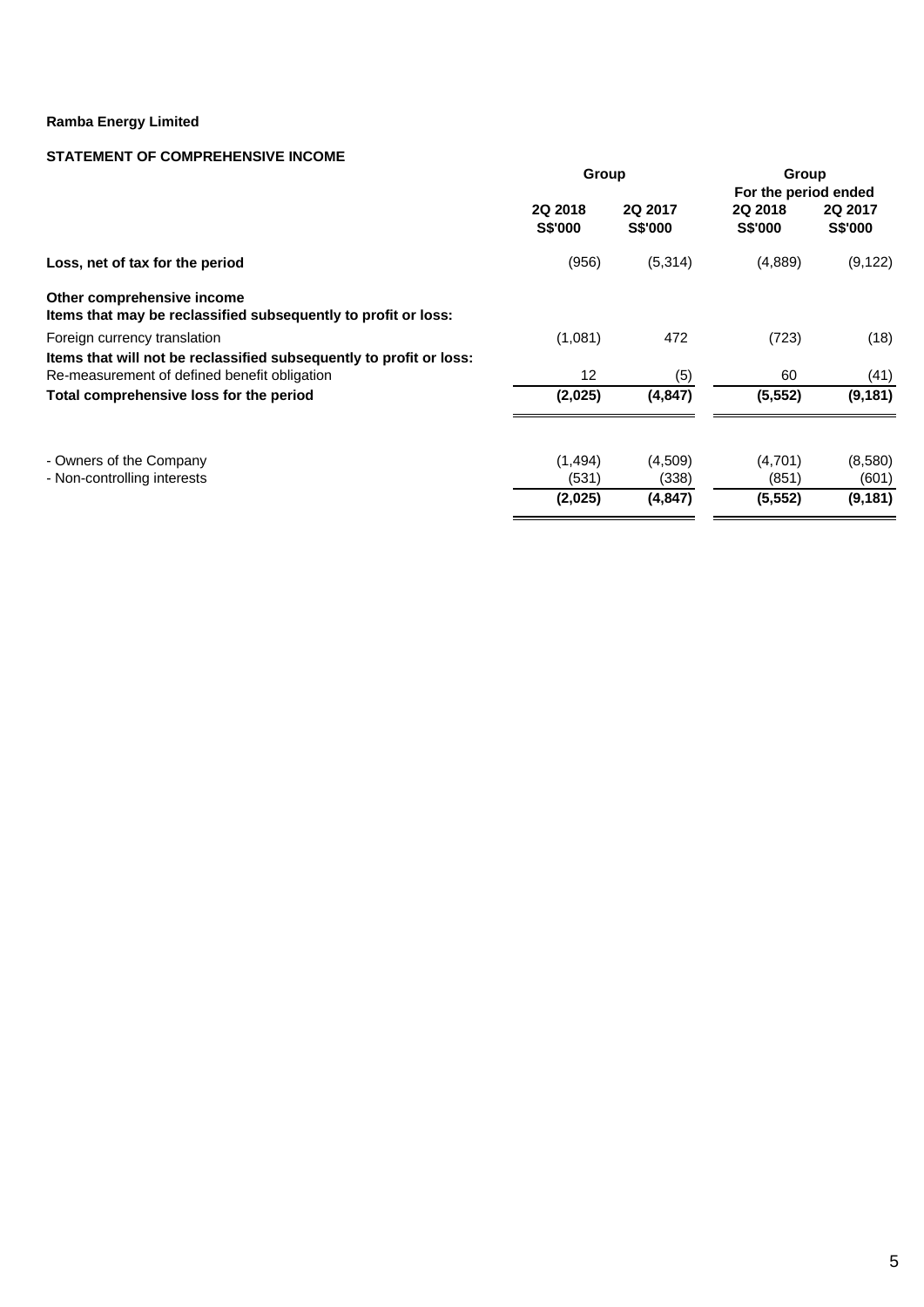**1(c) A cash flow statement (for the group), together with a comparative statement for the corresponding period of the immediately preceding financial year.**

|                                                                      | Group                  |                | Group                |            |
|----------------------------------------------------------------------|------------------------|----------------|----------------------|------------|
|                                                                      | For the quarter ended  |                | For the period ended |            |
|                                                                      | 30.06.2018             | 30.06.2017     | 30.06.2018           | 30.06.2017 |
|                                                                      | <b>S\$'000</b>         | <b>S\$'000</b> | S\$'000              | S\$'000    |
| <b>Operating activities:</b>                                         |                        |                |                      |            |
| Loss before income tax for the period                                | (841)                  | (5, 136)       | (4,580)              | (8,820)    |
| Adjustments for:                                                     |                        |                |                      |            |
| Depreciation and amortisation expenses                               | 689                    | 479            | 1,597                | 1,005      |
| Gain on disposal of property, plant and equipment                    | (90)                   | (12)           | (91)                 | (14)       |
| Mark to market on oil options                                        | (178)                  |                | (270)                |            |
| Write-off of fixed assets                                            |                        | 95             |                      | 95         |
| Share based payment                                                  | 3                      | 99             | 21                   | 282        |
| Finance costs                                                        | 385                    | 198            | 768                  | 335        |
| Interest income from banks                                           | (11)                   | (16)           | (29)                 | (33)       |
| Foreign exchange translation adjustments                             | (2,640)                | 1,086          | (1,679)              | 2,233      |
| Operating cash flows before working capital changes                  | (2,683)                | (3, 207)       | (4, 263)             | (4, 917)   |
| Change in trade receivables                                          | (701)                  | (1,451)        | 2,245                | (761)      |
| Change in other receivables                                          | (14, 357)              | (78)           | (14, 984)            | 922        |
| Change in prepaid operating expenses                                 | 481                    | (1,238)        | 388                  | (1, 493)   |
| Change in inventories                                                | 12                     | (682)          | (70)                 | (691)      |
| Change in trade payables                                             | 1,136                  | 309            | (524)                | 754        |
| Change in other payables and provisions                              | 15,729                 | (461)          | 14,167               | (383)      |
| Cash used in operations                                              | (383)                  | (6,808)        | (3,041)              | (6, 569)   |
| Interest income received                                             | 11                     | 16             | 29                   | 33         |
| Income tax paid                                                      | (67)                   | (105)          | (168)                | (217)      |
| Finance costs paid                                                   | (368)                  | (181)          | (736)                | (301)      |
| Net cash flows used in operating activities                          | (807)                  | (7,078)        | (3,916)              | (7,054)    |
| Investing activities :                                               |                        |                |                      |            |
| Proceeds from disposal of property, plant and equipment              | 124                    | 12             | 126                  | 19         |
| Purchase of property, plant and equipment and oil and gas properties | (5,253)                | (2,995)        | (6, 185)             | (4, 477)   |
| Acquisition of intangible assets                                     | (1)                    | (15)           | (9)                  | (15)       |
| Acquisition of exploration & evaluation assets                       | (27)                   | (57)           | (51)                 | (131)      |
| Net cash flows used in investing activities                          | (5, 157)               | (3,055)        | (6, 119)             | (4,604)    |
|                                                                      |                        |                |                      |            |
| <b>Financing activities:</b>                                         |                        |                |                      |            |
| Proceeds from loan                                                   |                        | 5,330          |                      | 5,330      |
| Repayment of finance lease                                           | (230)                  | (286)          | (458)                | (589)      |
| Share issuance expenses                                              |                        | (4)            | $\blacksquare$       | (6)        |
| Net advance repaid by joint venture partners                         | 4,220                  | 3,996<br>-     | 6,935                | 6,993      |
| Decrease in fixed deposits pledged                                   | 1,200                  |                | 1,200                | 1,223      |
| Net cash flows generated from financing activities                   | 5,190                  | 9,036          | 7,677                | 12,951     |
| Net (decrease)/increase in cash and cash equivalents                 | (774)                  | (1,097)        | (2,358)              | 1,293      |
| Effect of exchange rate changes on cash and cash equivalents         | 174                    | (76)           | (15)                 | (244)      |
| Cash and cash equivalents at beginning of period                     | 8,938                  | 13,952         | 10,711               | 11,730     |
| Cash and cash equivalents at end of period                           | 8,338<br><b>Note A</b> | 12,779         | 8,338                | 12,779     |
| <b>Note A</b>                                                        |                        |                |                      |            |
| Cash on hand and at bank                                             | 8,338                  | 12,779         | 8,338                | 12,779     |
| Fixed deposits                                                       |                        | 1,200          |                      | 1,200      |
| Cash and deposits                                                    | 8,338                  | 13,979         | 8,338                | 13,979     |
| Less: Restricted cash classified as non-current assets               |                        | (1,200)        |                      | (1,200)    |
| Cash and cash equivalents                                            | 8,338                  | 12,779         | 8,338                | 12,779     |
|                                                                      |                        |                |                      |            |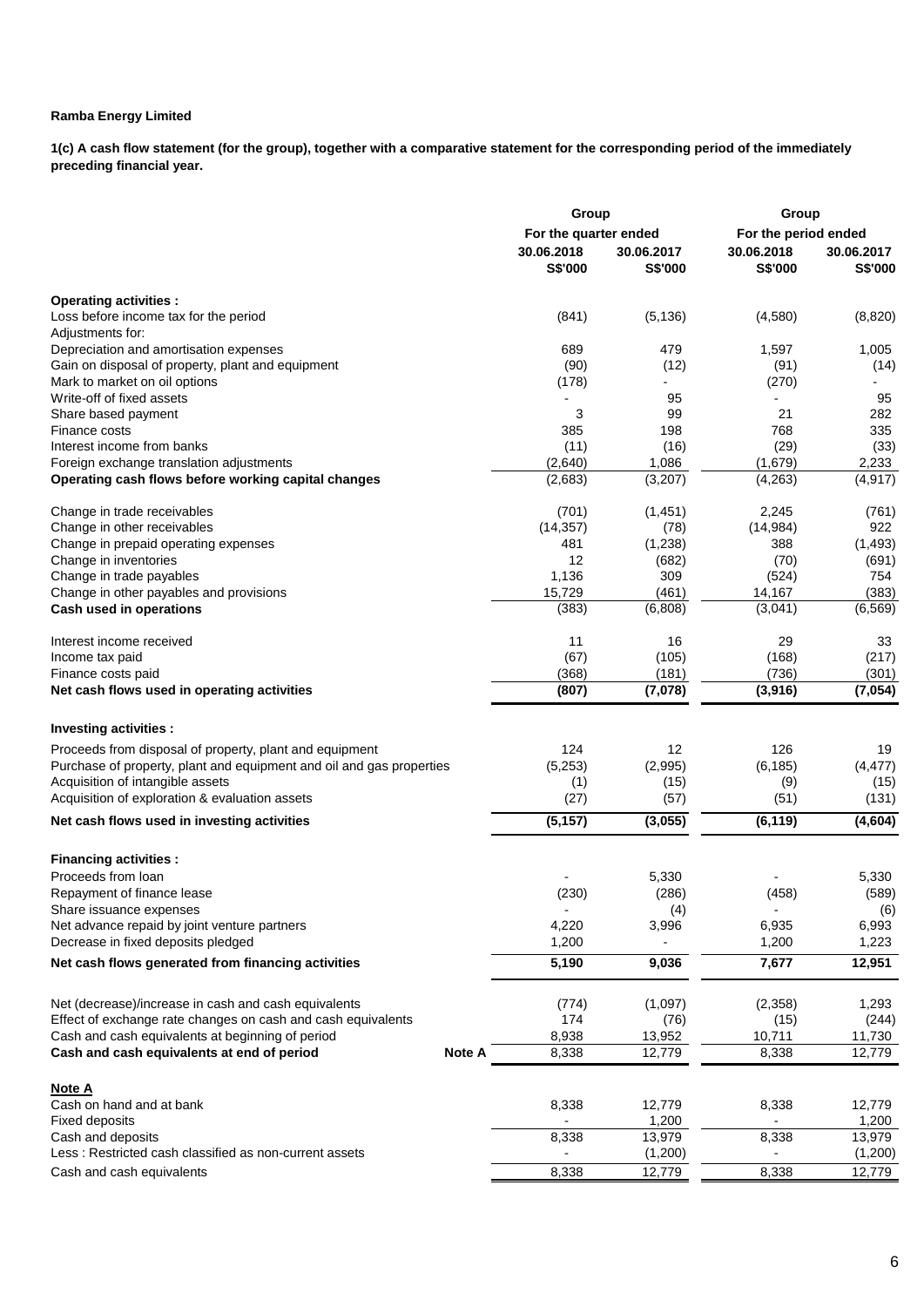1 (d) (i) A statement (for the issuer and group) showing either (i) all changes in equity or (ii) changes in equity or the than those arising from capitalisation issues and distributions to shareholders, together with a co **corresponding period of the immediately preceding financial year.**

|                                                               |                            |                                                                            |                             |                               |                                  |                                    | Attributable to owners of the Company     |                          |                                                          |                                                        |                               |                                         |
|---------------------------------------------------------------|----------------------------|----------------------------------------------------------------------------|-----------------------------|-------------------------------|----------------------------------|------------------------------------|-------------------------------------------|--------------------------|----------------------------------------------------------|--------------------------------------------------------|-------------------------------|-----------------------------------------|
| Group                                                         | Total<br>Equity<br>S\$'000 | Equity<br>attributable to<br>owners of the<br>Company,<br>total<br>S\$'000 | Share<br>capital<br>S\$'000 | Treasury<br>shares<br>S\$'000 | Accumulated<br>losses<br>S\$'000 | Other reserves<br>total<br>S\$'000 | Share based<br>payment reserve<br>S\$'000 | Others<br>S\$'000        | Foreign<br>currency<br>translation<br>reserve<br>S\$'000 | Gain on<br>reissuance of<br>treasury shares<br>S\$'000 | Capital<br>reserve<br>S\$'000 | Non controlling<br>interests<br>S\$'000 |
| Opening balance as at 1 January 2018<br>Q1                    | 36,249                     | 40,638                                                                     | 138,232                     | (935)                         | (96, 881)                        | 222                                | 1,881                                     | 352                      | (4,989)                                                  | 2,630                                                  | 348                           | (4, 389)                                |
| Loss for the period                                           | (3,933)                    | (3,607)                                                                    |                             |                               | (3,607)                          | $\overline{\phantom{a}}$           |                                           |                          |                                                          |                                                        |                               | (326)                                   |
| Other comprehensive income                                    |                            |                                                                            |                             |                               |                                  |                                    |                                           |                          |                                                          |                                                        |                               |                                         |
| Re-measurement of defined benefit obligation                  | 48                         | 48                                                                         | $\mathbf{r}$                | $\sim$                        | $\sim$                           | 48                                 | $\blacksquare$                            | 48                       | $\sim$                                                   | $\blacksquare$                                         | $\sim$                        | $\sim$                                  |
| Exchange differences on translating foreign operations        | 358                        | 352                                                                        |                             |                               |                                  | 352                                | $\overline{\phantom{a}}$                  |                          | 352                                                      |                                                        |                               | 6                                       |
| Total comprehensive income for the period                     | (3, 527)                   | (3, 207)                                                                   | $\blacksquare$              | $\blacksquare$                | (3,607)                          | 400                                | $\overline{\phantom{a}}$                  | 48                       | 352                                                      | $\blacksquare$                                         | $\blacksquare$                | (320)                                   |
| Contributions by and distributions to owners                  |                            |                                                                            |                             |                               |                                  |                                    |                                           |                          |                                                          |                                                        |                               |                                         |
| Grant of equity settled share based payment to employees      | 18                         | 18                                                                         |                             |                               |                                  | 18                                 | 18                                        |                          |                                                          |                                                        |                               |                                         |
| Expiry of employee share options                              |                            |                                                                            |                             |                               | 284                              | (284)                              | (284)                                     |                          |                                                          |                                                        |                               | $\overline{\phantom{a}}$                |
| Total contributions by and distributions to owners            | 18                         | 18                                                                         | $\blacksquare$              | $\sim$                        | 284                              | (266)                              | (266)                                     | $\blacksquare$           | $\sim$                                                   | $\overline{\phantom{a}}$                               | $\sim$                        | $\blacksquare$                          |
| Total transactions with owners in their capacity as<br>owners | 18                         | 18                                                                         |                             |                               | 284                              | (266)                              | (266)                                     |                          |                                                          |                                                        | $\blacksquare$                |                                         |
| Closing balance as at 31 March 2018                           | 32,740                     | 37,449                                                                     | 138,232                     | (935)                         | (100, 204)                       | 356                                | 1,615                                     | 400                      | (4, 637)                                                 | 2,630                                                  | 348                           | (4,709)                                 |
| Q2                                                            |                            |                                                                            |                             |                               |                                  |                                    |                                           |                          |                                                          |                                                        |                               |                                         |
| Loss for the period<br>Other comprehensive income             | (956)                      | (544)                                                                      |                             |                               | (544)                            | $\overline{\phantom{a}}$           |                                           |                          |                                                          |                                                        |                               | (412)                                   |
| Re-measurement of defined benefit obligation                  | 12                         | 12                                                                         | $\sim$                      | $\overline{\phantom{a}}$      | $\blacksquare$                   | 12                                 | $\blacksquare$                            | 12                       | $\overline{\phantom{a}}$                                 | $\blacksquare$                                         | $\sim$                        | $\sim$                                  |
| Exchange differences on translating foreign operations        | (1,081)                    | (962)                                                                      | $\overline{\phantom{a}}$    | ٠                             | $\sim$                           | (962)                              | $\blacksquare$                            | $\overline{\phantom{a}}$ | (962)                                                    | $\blacksquare$                                         | $\sim$                        | (119)                                   |
| Total comprehensive income for the period                     | (2,025)                    | (1, 494)                                                                   | $\sim$                      | $\blacksquare$                | (544)                            | (950)                              |                                           | 12                       | (962)                                                    | $\blacksquare$                                         | $\blacksquare$                | (531)                                   |
| Contributions by and distributions to owners                  |                            |                                                                            |                             |                               |                                  |                                    |                                           |                          |                                                          |                                                        |                               |                                         |
| Grant of equity settled share based payment to employees      | 3                          | 3                                                                          |                             |                               |                                  | 3                                  | 3                                         |                          |                                                          |                                                        |                               | $\sim$                                  |
| Total contributions by and distributions to owners            | 3                          | 3                                                                          |                             |                               |                                  | 3                                  | 3                                         |                          |                                                          |                                                        |                               |                                         |
| Total transactions with owners in their capacity as<br>owners | 3                          | 3                                                                          |                             |                               |                                  | 3                                  | 3                                         |                          |                                                          |                                                        |                               |                                         |
| Closing balance as at 30 June 2018                            | 30,718                     | 35,958                                                                     | 138,232                     | (935)                         | (100, 748)                       | (591)                              | 1,618                                     | 412                      | (5, 599)                                                 | 2,630                                                  | 348                           | $(5,240)$ 7                             |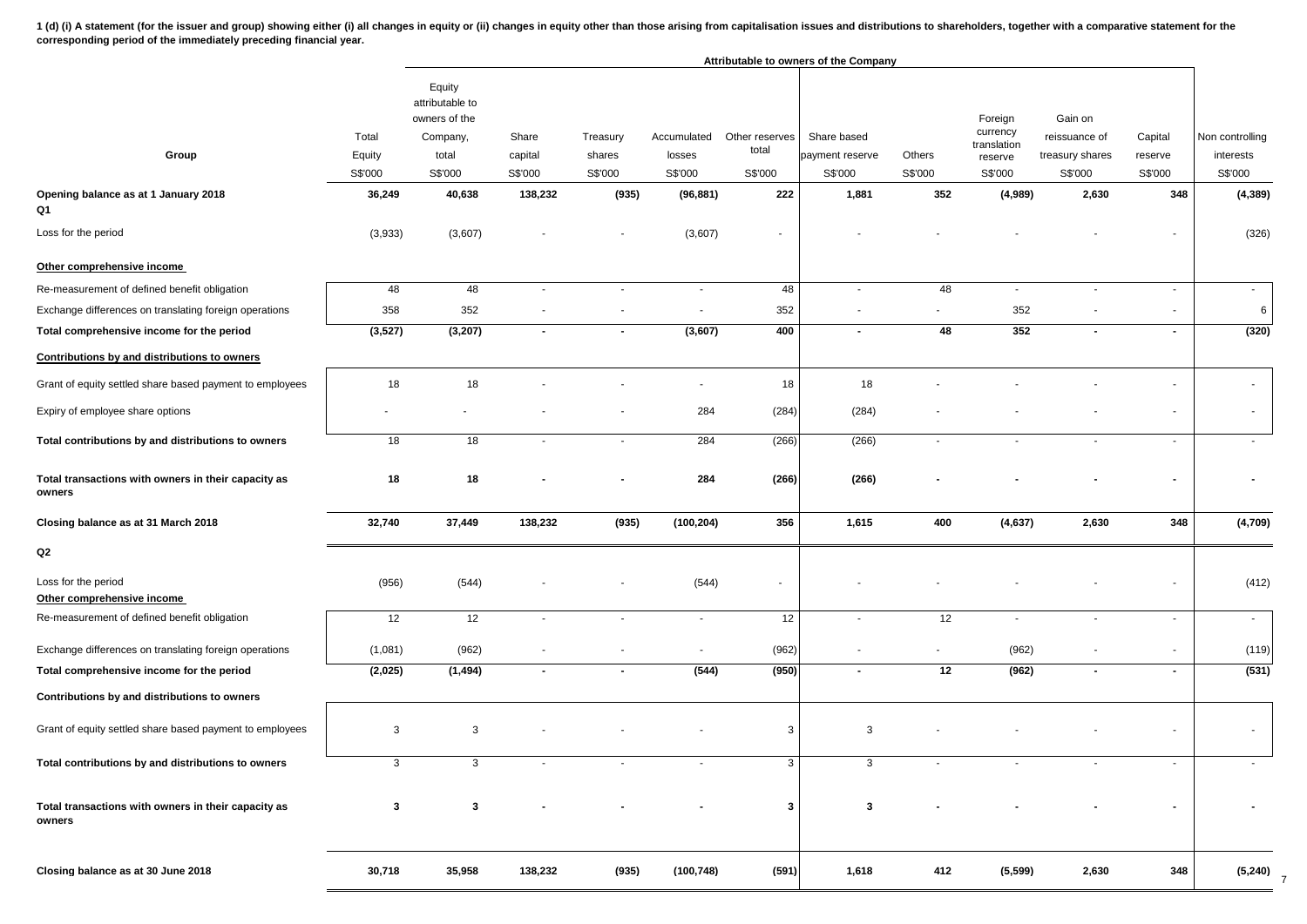1 (d) (i) A statement (for the issuer and group) showing either (i) all changes in equity or (ii) changes in equity other than those arising from capitalisation issues and distributions to shareholders, together with a com **period of the immediately preceding financial year.**

|                                                                                                    |                            |                                                                            |                             |                               |                                  |                                       | Attributable to owners of the Company     |                   |                                                       |                                                        |                               |                                         |
|----------------------------------------------------------------------------------------------------|----------------------------|----------------------------------------------------------------------------|-----------------------------|-------------------------------|----------------------------------|---------------------------------------|-------------------------------------------|-------------------|-------------------------------------------------------|--------------------------------------------------------|-------------------------------|-----------------------------------------|
| Group                                                                                              | Total<br>Equity<br>S\$'000 | Equity<br>attributable to<br>owners of the<br>Company,<br>total<br>S\$'000 | Share<br>capital<br>S\$'000 | Treasury<br>shares<br>S\$'000 | Accumulated<br>losses<br>S\$'000 | Other<br>reserves<br>total<br>S\$'000 | Share based<br>payment reserve<br>S\$'000 | Others<br>S\$'000 | Foreign currency<br>translation<br>reserve<br>S\$'000 | Gain on<br>reissuance of<br>treasury shares<br>S\$'000 | Capital<br>reserve<br>S\$'000 | Non controlling<br>interests<br>S\$'000 |
| Opening balance as at 1 January 2017<br>Q1                                                         | 50,085                     | 52,739                                                                     | 137,886                     | (935)                         | (88, 794)                        | 4,582                                 | 2,395                                     | 406               | (1, 197)                                              | 2,630                                                  | 348                           | (2,654)                                 |
| Loss for the period                                                                                | (3,808)                    | (3, 451)                                                                   |                             | $\qquad \qquad \blacksquare$  | (3, 451)                         | $\overline{\phantom{a}}$              |                                           |                   |                                                       |                                                        |                               | (357)                                   |
| Other comprehensive income                                                                         |                            |                                                                            |                             |                               |                                  |                                       |                                           |                   |                                                       |                                                        |                               |                                         |
| Re-measurement of defined benefit obligation                                                       | (36)                       | (36)                                                                       | $\sim$                      | $\overline{\phantom{a}}$      | $\sim$                           | (36)                                  | $\sim$                                    | (36)              | $\sim$                                                | $\sim$                                                 | $\sim$                        | $\sim$                                  |
| Exchange differences on translating foreign operations                                             | (490)                      | (584)                                                                      |                             | $\blacksquare$                | $\overline{\phantom{a}}$         | (584)                                 | $\overline{\phantom{a}}$                  | $\blacksquare$    | (584)                                                 |                                                        |                               | 94                                      |
| Total comprehensive (loss) / income for the period                                                 | (4, 334)                   | (4,071)                                                                    | $\sim$                      | $\blacksquare$                | (3, 451)                         | (620)                                 | $\sim$                                    | (36)              | (584)                                                 | $\sim$                                                 | $\sim$                        | (263)                                   |
| Contributions by and distributions to owners                                                       |                            |                                                                            |                             |                               |                                  |                                       |                                           |                   |                                                       |                                                        |                               |                                         |
| Issuance of shares pursuant to RGPSP                                                               |                            | $\sim$                                                                     | 338                         |                               | 470                              | (808)                                 | (808)                                     |                   |                                                       |                                                        | $\overline{\phantom{a}}$      | $\overline{\phantom{a}}$                |
| Grant of equity settled share based payment to employees                                           | 183                        | 183                                                                        |                             |                               |                                  | 183                                   | 183                                       |                   |                                                       |                                                        |                               | $\sim$                                  |
| Share issuance expenses                                                                            | (2)                        | (2)                                                                        | (2)                         |                               |                                  | $\blacksquare$                        |                                           |                   |                                                       |                                                        | $\blacksquare$                | $\overline{\phantom{a}}$                |
| Total contributions by and distributions to owners                                                 | 181                        | 181                                                                        | 336                         | $\overline{\phantom{a}}$      | 470                              | (625)                                 | (625)                                     | $\blacksquare$    |                                                       | $\sim$                                                 | $\overline{\phantom{a}}$      |                                         |
| Total transactions with owners in their capacity as owners                                         | 181                        | 181                                                                        | 336                         |                               | 470                              | (625)                                 | (625)                                     |                   |                                                       |                                                        | $\blacksquare$                |                                         |
| Closing balance as at 31 March 2017                                                                | 45,932                     | 48,849                                                                     | 138,222                     | (935)                         | (91, 775)                        | 3,337                                 | 1,770                                     | 370               | (1,781)                                               | 2,630                                                  | 348                           | (2,917)                                 |
| Q2                                                                                                 |                            |                                                                            |                             |                               |                                  |                                       |                                           |                   |                                                       |                                                        |                               |                                         |
| Loss for the period<br>Other comprehensive income                                                  | (5, 314)                   | (4,933)                                                                    |                             |                               | (4,933)                          | $\overline{\phantom{a}}$              |                                           |                   |                                                       |                                                        |                               | (381)                                   |
| Re-measurement of defined benefit obligation                                                       | (5)                        | (5)                                                                        | $\overline{\phantom{a}}$    | $\overline{\phantom{a}}$      | $\sim$                           | (5)                                   |                                           | (5)               | $\blacksquare$                                        | $\overline{\phantom{a}}$                               | $\sim$                        | $\sim$                                  |
| Exchange differences on translating foreign operations                                             | 472                        | 429                                                                        |                             |                               |                                  | 429                                   |                                           |                   | 429                                                   |                                                        |                               | 43                                      |
| Total comprehensive income / (loss) for the period<br>Contributions by and distributions to owners | (4, 847)                   | (4,509)                                                                    | $\blacksquare$              | $\blacksquare$                | (4,933)                          | 424                                   | $\sim$                                    | (5)               | 429                                                   | $\blacksquare$                                         | $\blacksquare$                | (338)                                   |
| Issuance of shares pursuant to RGPSP                                                               |                            | ٠                                                                          | 16                          |                               | 21                               | (37)                                  | (37)                                      |                   |                                                       |                                                        | $\overline{\phantom{a}}$      |                                         |
| Grant of equity settled share based payment to employees                                           | 99                         | 99                                                                         |                             |                               |                                  | 99                                    | 99                                        |                   |                                                       |                                                        | $\overline{\phantom{a}}$      |                                         |
| Share issuance expenses                                                                            | (4)                        | (4)                                                                        | (4)                         |                               |                                  | ٠                                     |                                           |                   |                                                       |                                                        | $\overline{\phantom{a}}$      |                                         |
| Total contributions by and distributions to owners                                                 | 95                         | 95                                                                         | 12                          |                               | 21                               | 62                                    | 62                                        |                   |                                                       |                                                        | $\blacksquare$                |                                         |
| Total transactions with owners in their capacity as owners                                         | 95                         | 95                                                                         | 12                          | ۰                             | 21                               | 62                                    | 62                                        |                   |                                                       |                                                        | $\blacksquare$                |                                         |
| Closing balance as at 30 June 2017                                                                 | 41,180                     | 44,435                                                                     | 138,234                     | (935)                         | (96, 687)                        | 3,823                                 | 1,832                                     | 365               | (1, 352)                                              | 2,630                                                  | 348                           | (3,255)                                 |

8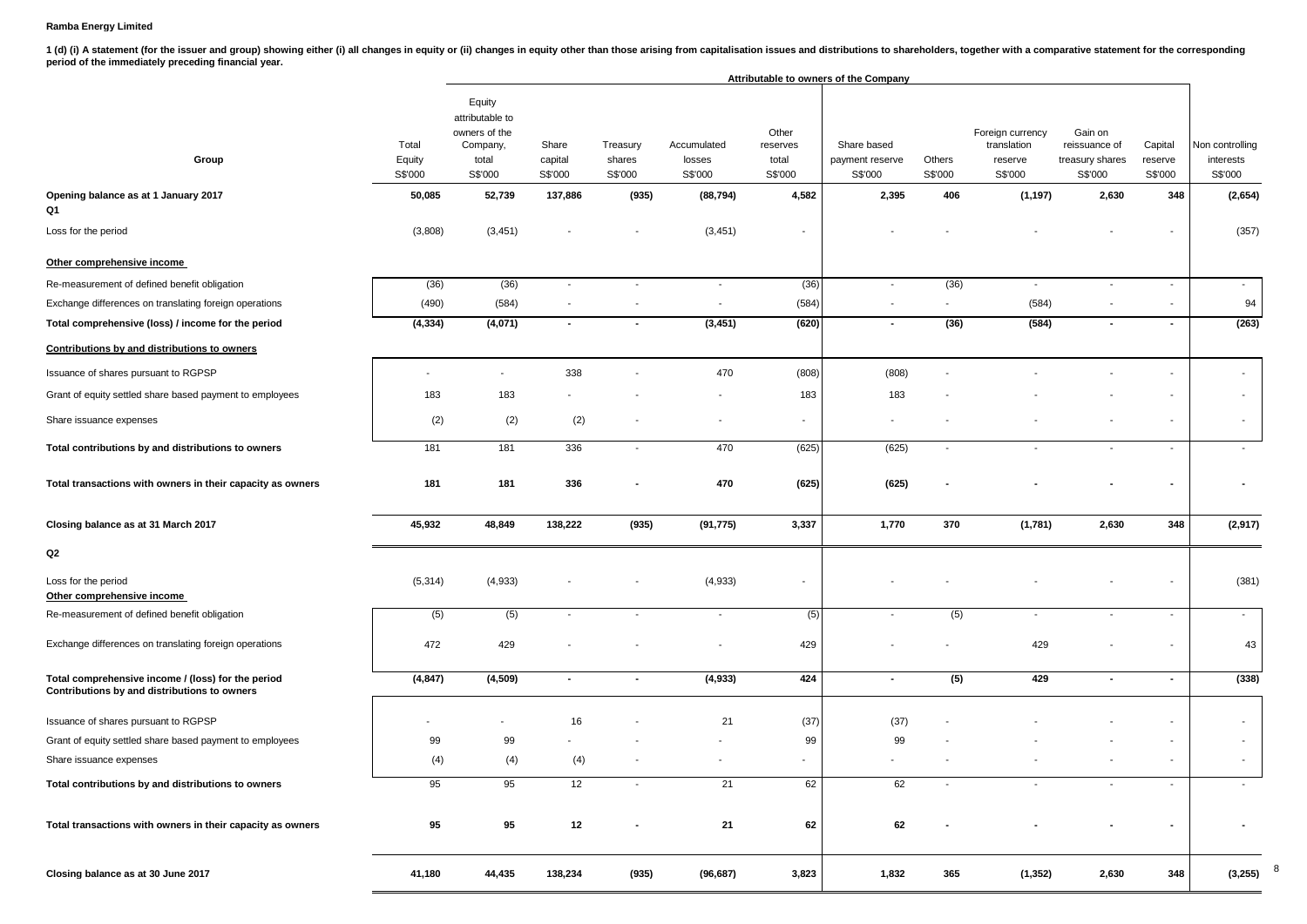**1 (d) (i) A statement (for the issuer and group) showing either (i) all changes in equity or (ii) changes in equity other than those arising from capitalisation issues and distributions to shareholders, together with a comparative statement for the corresponding period of the immediately preceding financial year.**

| Company                                                    | <b>Equity total</b> |                | Share capital Treasury shares | Accumulated<br>losses    | Other reserve<br>total | Share based<br>payment<br>reserve | Gain on<br>reissuance of<br>treasury shares |
|------------------------------------------------------------|---------------------|----------------|-------------------------------|--------------------------|------------------------|-----------------------------------|---------------------------------------------|
|                                                            | S\$'000             | S\$'000        | S\$'000                       | S\$'000                  | S\$'000                | S\$'000                           | S\$'000                                     |
| Opening balance as at 1 January 2018                       | 97,747              | 138,232        | (935)                         | (44,061)                 | 4,511                  | 1,881                             | 2,630                                       |
| Q <sub>1</sub>                                             |                     |                |                               |                          |                        |                                   |                                             |
| Loss for the period                                        | (1, 145)            | $\blacksquare$ | $\overline{\phantom{a}}$      | (1, 145)                 | $\blacksquare$         | $\blacksquare$                    |                                             |
| Total comprehensive loss for the period                    | (1, 145)            | $\blacksquare$ | $\blacksquare$                | (1, 145)                 | $\blacksquare$         | $\blacksquare$                    | $\blacksquare$                              |
| <b>Contributions by and distributions to owners</b>        |                     |                |                               |                          |                        |                                   |                                             |
|                                                            |                     |                |                               |                          |                        |                                   |                                             |
| Grant of equity settled share based payment to employees   | 18                  |                |                               | $\overline{\phantom{a}}$ | 18                     | 18                                |                                             |
| Expiry of employee share options                           |                     |                |                               | 284                      | (284)                  | (284)                             |                                             |
| Total transactions with owners in their capacity as owners | 18                  | $\blacksquare$ | $\blacksquare$                | 284                      | (266)                  | (266)                             | $\blacksquare$                              |
| Balance as at 31 March 2018                                | 96,620              | 138,232        | (935)                         | (44, 922)                | 4,245                  | 1,615                             | 2,630                                       |
|                                                            |                     |                |                               |                          |                        |                                   |                                             |
| Q2                                                         |                     |                |                               |                          |                        |                                   |                                             |
| Income for the period                                      | 781                 | $\blacksquare$ | $\overline{\phantom{a}}$      | 781                      | $\blacksquare$         | $\overline{\phantom{a}}$          |                                             |
| Total comprehensive income for the period                  | 781                 | $\blacksquare$ | $\blacksquare$                | 781                      | $\blacksquare$         | $\blacksquare$                    |                                             |
| <b>Contributions by and distributions to owners</b>        |                     |                |                               |                          |                        |                                   |                                             |
|                                                            |                     |                |                               |                          |                        |                                   |                                             |
| Grant of equity settled share based payment to employees   | 3                   |                |                               |                          | 3                      | 3                                 |                                             |
| Total transactions with owners in their capacity as owners | $\mathbf{3}$        | $\blacksquare$ |                               |                          | $\mathbf{3}$           | 3                                 |                                             |
| Balance as at 30 June 2018                                 | 97,404              | 138,232        | (935)                         | (44, 141)                | 4,248                  | 1,618                             | 2,630                                       |

9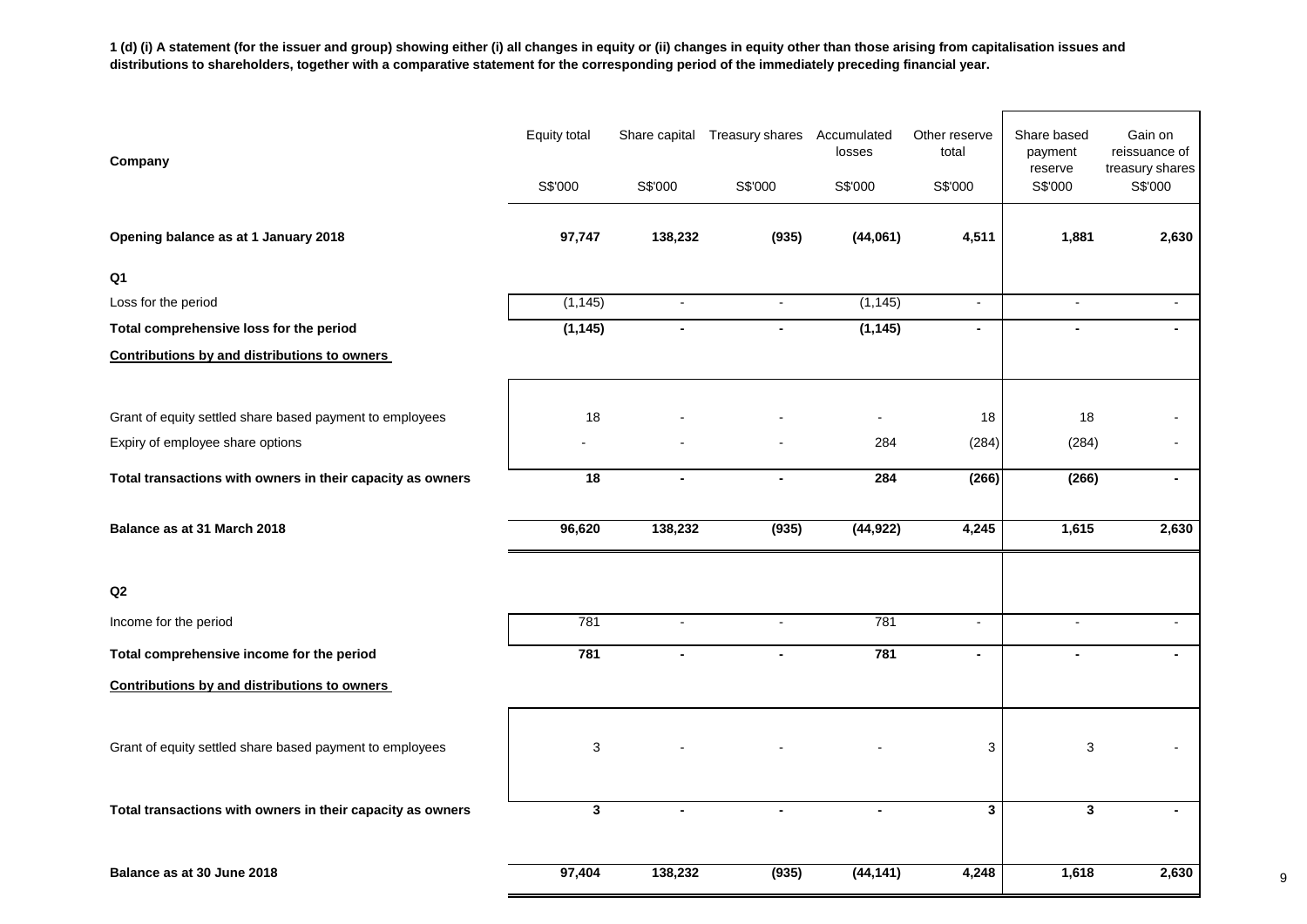**1 (d) (i) A statement (for the issuer and group) showing either (i) all changes in equity or (ii) changes in equity other than those arising from capitalisation issues and distributions to shareholders, together with a comparative statement for the corresponding period of the immediately preceding financial year.**

| Company                                                    | Equity total<br>S\$'000 | Share capital<br>S\$'000 | Treasury shares<br>S\$'000 | Accumulated<br>losses<br>S\$'000 | Other reserve total<br>S\$'000 | Share based<br>payment<br>reserve<br>S\$'000 | Gain on<br>reissuance of<br>treasury shares<br>S\$'000 |
|------------------------------------------------------------|-------------------------|--------------------------|----------------------------|----------------------------------|--------------------------------|----------------------------------------------|--------------------------------------------------------|
| Opening balance as at 1 January 2017                       | 101,893                 | 137,886                  | (935)                      | (40, 083)                        | 5,025                          | 2,395                                        | 2,630                                                  |
| Q1                                                         |                         |                          |                            |                                  |                                |                                              |                                                        |
| Loss for the period                                        | (2,045)                 | $\sim$                   | $\mathbf{r}$               | (2,045)                          | $\overline{a}$                 | $\sim$                                       | $\overline{\phantom{a}}$                               |
| Total comprehensive loss for the period                    | (2,045)                 | $\blacksquare$           |                            | (2,045)                          | $\overline{a}$                 | $\blacksquare$                               |                                                        |
| Contributions by and distributions to owners               |                         |                          |                            |                                  |                                |                                              |                                                        |
| Issuance of shares pursuant to RGPSP                       | (158)                   | 338                      |                            | 312                              | (808)                          | (808)                                        |                                                        |
| Grant of equity settled share based payment to employees   | 183                     |                          |                            |                                  | 183                            | 183                                          |                                                        |
| Share issuance expenses                                    | (2)                     | (2)                      |                            |                                  | $\blacksquare$                 | ÷.                                           |                                                        |
| Total transactions with owners in their capacity as owners | 23                      | 336                      |                            | 312                              | (625)                          | (625)                                        |                                                        |
| Balance as at 31 March 2017                                | 99,871                  | 138,222                  | (935)                      | (41, 816)                        | 4,400                          | 1,770                                        | 2,630                                                  |
| Q2                                                         |                         |                          |                            |                                  |                                |                                              |                                                        |
| Loss for the period                                        | (1,626)                 | $\blacksquare$           |                            | (1,626)                          | $\overline{a}$                 | $\blacksquare$                               | ٠                                                      |
| Total comprehensive loss for the period                    | (1,626)                 | $\blacksquare$           |                            | (1,626)                          | $\blacksquare$                 | $\blacksquare$                               | $\blacksquare$                                         |
| <b>Contributions by and distributions to owners</b>        |                         |                          |                            |                                  |                                |                                              |                                                        |
|                                                            |                         |                          |                            |                                  |                                |                                              |                                                        |
| Issuance of shares pursuant to RGPSP                       |                         | 16                       |                            | 21                               | (37)                           | (37)                                         |                                                        |
| Grant of equity settled share based payment to employees   | 99                      |                          |                            |                                  | 99                             | 99                                           |                                                        |
| Share issuance expenses                                    | (4)                     | (4)                      |                            |                                  | $\blacksquare$                 |                                              |                                                        |
| Total transactions with owners in their capacity as owners | 95                      | 12                       |                            | 21                               | 62                             | 62                                           | $\blacksquare$                                         |
| Balance as at 30 June 2017                                 | 98,340                  | 138,234                  | (935)                      | (43, 421)                        | 4.462                          | 1,832                                        | 2,630                                                  |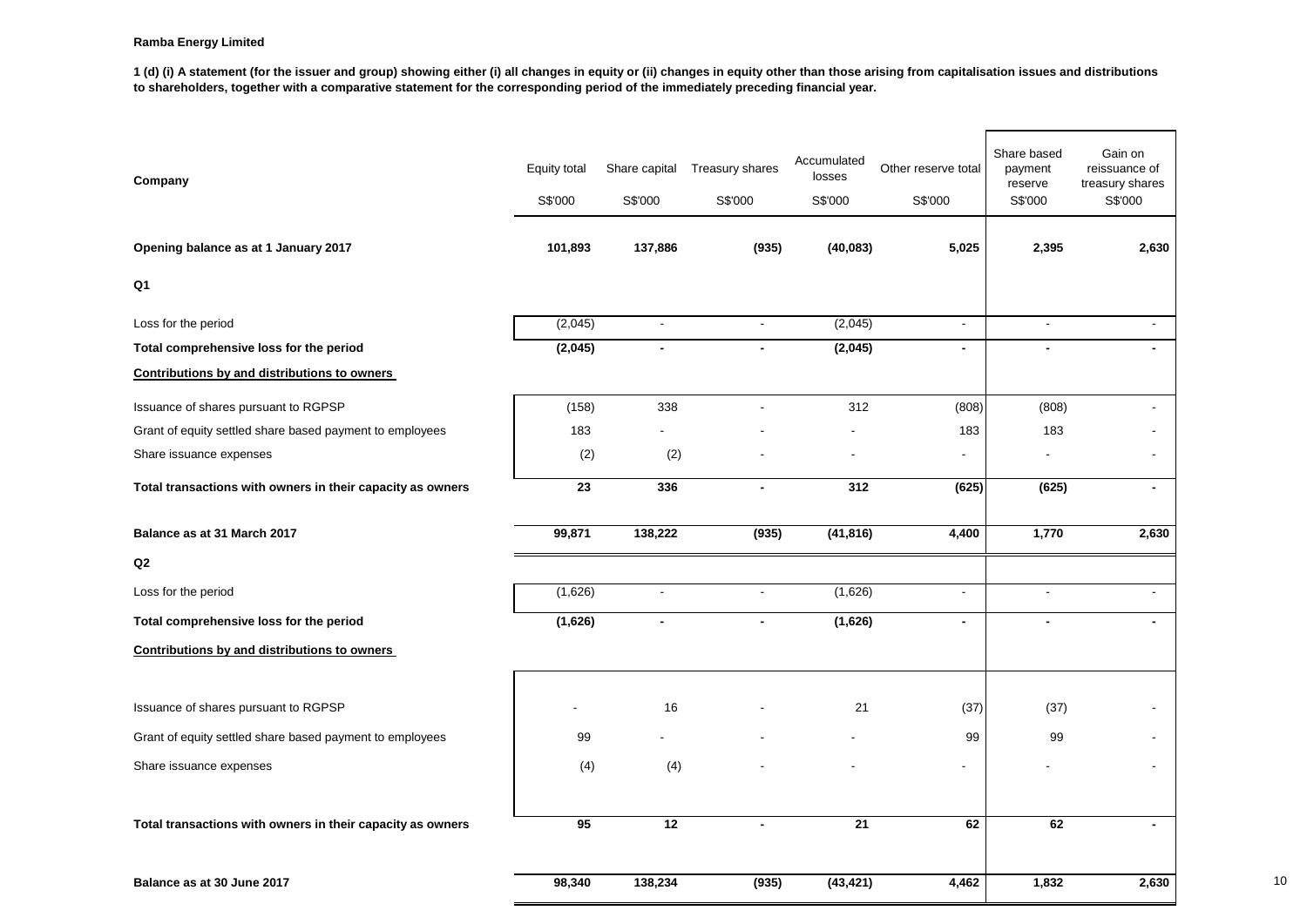### **RAMBA ENERGY LIMITED**

**1 (d)(ii) Details of any changes in the company's share capital arising from rights issue, bonus issue, share buy-backs, exercise of share options or warrants, conversion of other issues of equity securities, issue of shares for cash or as consideration for acquisition or for any other purpose since the end of the previous period reported on. State also the number of shares that may be issued on conversion of all the outstanding convertibles as at the end of the current financial period reported on and as at the end of the corresponding period of the immediately preceding financial year.**

|                                                                                                                        | As at       | As at       |
|------------------------------------------------------------------------------------------------------------------------|-------------|-------------|
|                                                                                                                        | 30 Jun 2018 | 31 Dec 2017 |
| The number of shares that may be issued on RGPSP and exercise<br>of share options outstanding at the end of the period | 10.265.222  | 11.669.297  |

Number of shares held as treasury shares against the total number of issued shares excluding treasury shares and subsidiary holdings of the issuer.

|                                                                 | 30 Jun 2018   | 31 Dec 2017   |
|-----------------------------------------------------------------|---------------|---------------|
|                                                                 | No. of Shares | No. of Shares |
| Treasury shares                                                 | 1,807,215     | 1,807,215     |
| Number of issued ordinary shares<br>(excluding treasury shares) | 547,748,677   | 547,748,677   |
| Percentage (%)                                                  | 0.33%         | 0.33%         |

**1(d) (iii) To show the total number of issued shares excluding treasury shares as at the end of the current financial year end as at the end of the preceding year.**

|                                                                           | As at          | As at          |
|---------------------------------------------------------------------------|----------------|----------------|
|                                                                           | 30 Jun 2018    | 31 Dec 2017    |
|                                                                           |                |                |
| Total number of ordinary shares                                           | 127,379,250    | 127,379,250    |
| Treasury shares                                                           | (11, 148, 000) | (11, 148, 000) |
| Release of treasury shares for utilisation pursuant to share<br>placement | 9,340,785      | 9,340,785      |
| Subtotal                                                                  | (1,807,215)    | (1,807,215)    |
| New issuance of shares                                                    | 382,253,669    | 382,253,669    |
| Share issuance under the Performance Share Plan & Option<br>Scheme        | 39,922,973     | 39,922,973     |
| Total number of ordinary shares after treasury shares                     | 547.748.677    | 547,748,677    |

**1(d) (iv) A statement showing all sales, transfers, cancellation and/or use of treasury shares as at the end of the current financial year reported on.**

| The movement of treasury shares is as follow:<br>As at 1 January 2018<br>Re-issuance of treasury shares | 1.807.215<br>$\overline{\phantom{0}}$ |
|---------------------------------------------------------------------------------------------------------|---------------------------------------|
| As at 30 June 2018                                                                                      | 1.807.215                             |

**1(d) (v) A statement showing all sales, transfers , cancellation and / or use of subsidiary holdings as at the end of the current financial period reported on**

NA

**2 Whether the figures have been audited or reviewed and in accordance with which auditing standard or practice.**

The figures have not been audited nor reviewed.

**3 Where the figures have been audited or reviewed, the auditors' report (including any qualifications or emphasis of a matter)**

Not applicable.

**4 Whether the same accounting policies and methods of computation as in the issuer's most recently audited annual financial statements have been applied.**

The Group has applied the same accounting policies and methods of computation in the financial statements for the current reporting period compared with the audited financial statements for the year ended 31 December 2017, except that the Group has adopted Singapore Financial Reporting Standards (International) ("SFRS(I)") and all the new and revised standards which are effective for annual financial periods beginning on or after 1 January 2018.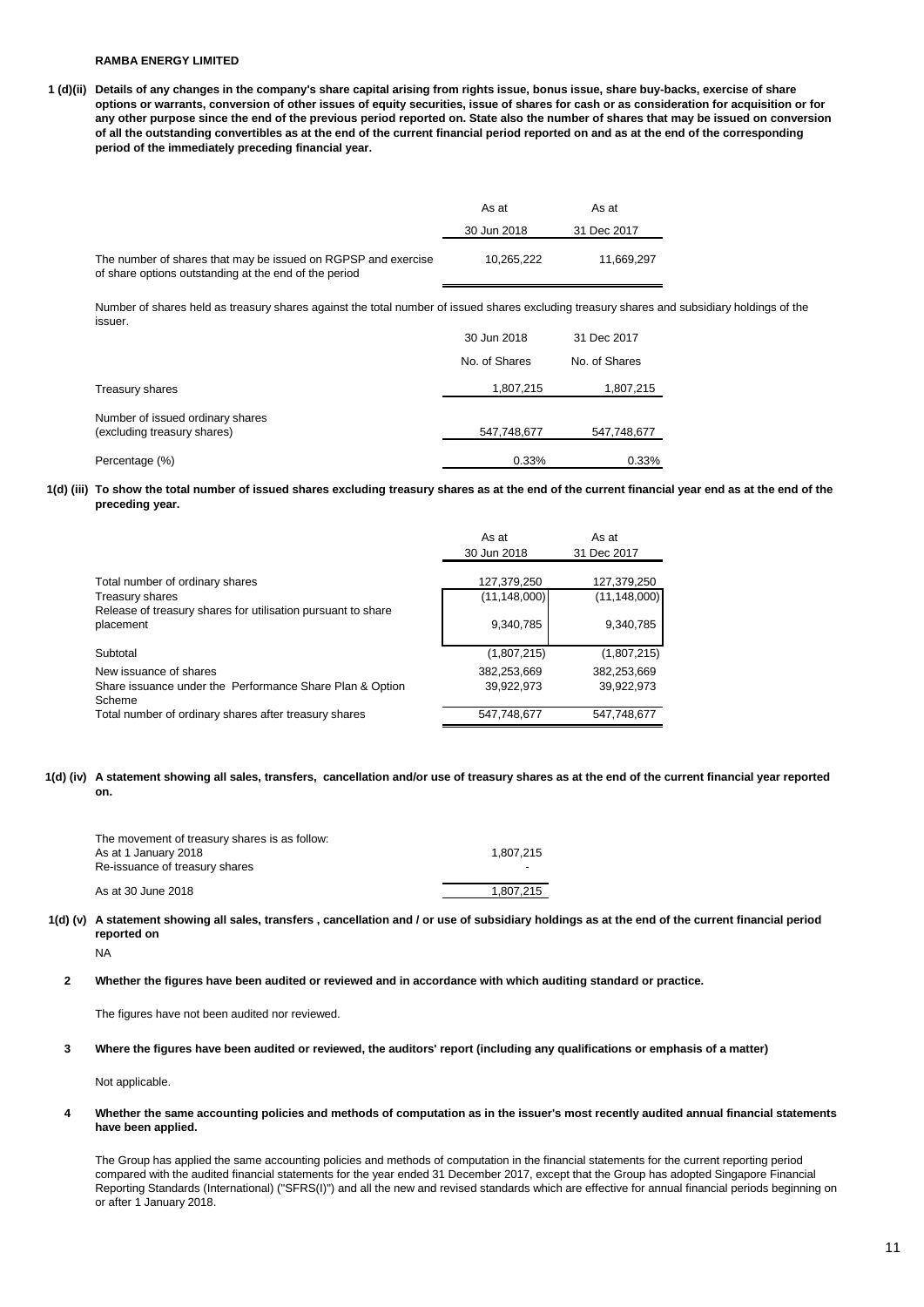**5 If there are any changes in the accounting policies and methods of computation, including any required by an accounting standard, what has changed, as well as the reasons for, and the effect of, the change.**

The Group adopted all the applicable Singapore Financial Reporting Standards (International) ("SFRS(I)") and related Interpretations ("INT SFRS(I)") that are relevant to its operations and effective for annual periods beginning on or after 1 January 2018.

The adoption of SFRS (I) has no material impact on the financial statements. The impact of the adoption of the new accounting standards that are effective from 1 January 2018 by the Group are as follows:

(i) SFRS(I) 9 Financial Instruments

With effect from 1 January 2018, The Group adopted the simplified approach and record lifetime expected credit loss ("ECL") on all trade receivables and any contract assets arising from the application of SFRS(I) 15, with no significant impact on the Group's financial statements upon its adoption. Accordingly,<br>comparative financial information presented in this announcement ha

(ii) SFRS(I) 15 Revenue from Contracts with Customers

SFRS(I) 15 establishes a comprehensive framework for determining whether, how much and when revenue is recognised. It also introduces new cost guidance which requires certain costs of obtaining and fulfilling contracts to be recognised as separate assets when specified criteria are met.

The Group has adopted SFRS(I) 15 with effect from 1 January 2018, with no significant impact on the Group's financial statements upon its adoption. Accordingly, comparative financial information presented in this announcement has not been restated for SFRS(I) 15.

**6 Earnings per ordinary share of the group for the current financial period reported on and the corresponding period of the immediately preceding financial year after deducting any provision for preference dividends.**

| Earning per share (EPS)                                | Group          |             | Group          |             |
|--------------------------------------------------------|----------------|-------------|----------------|-------------|
|                                                        | 3 months ended |             | 6 months ended |             |
|                                                        | 30 Jun 2018    | 30 Jun 2017 | 30 Jun 2018    | 30 Jun 2017 |
| Based on the weighted average number of shares (cents) |                |             |                |             |
| - net loss attributable to shareholders                | (0.10)         | (0.90)      | (0.76)         | (1.53)      |
| Weighted average number of shares                      | 547.748.677    | 547.632.260 | 547.748.677    | 547.052.099 |
| On a fully diluted basis                               |                |             |                |             |
| - net loss attributable to shareholders                | (0.10)         | (0.90)      | (0.76)         | (1.53)      |
| Weighted average number of shares                      | 547.748.677    | 547.632.260 | 547,748,677    | 547,052,099 |

During the period ended 30 June 2018, diluted earnings per share is calculated on the same basis as basic earnings per share as there are no dilutive potential ordinary shares as at 30 June 2018.

#### **7 Net assets value (for the issuer and group) per ordinary share based on issued share capital at the end of the : (a) current financial period reported on; and**

**(b) immediately preceding financial year** 

| <b>Net Assets Value (NAV)</b> | Group       |               | Company     |               |
|-------------------------------|-------------|---------------|-------------|---------------|
|                               | 30 Jun 2018 | 31 Dec 2017** | 30 Jun 2018 | 31 Dec 2017** |
| No of ordinary shares         | 547.748.677 | 547.748.677   | 547.748.677 | 547.748.677   |
| NAV (In cents)                | 6.56        | 7.42          | 17.78       | 17.85         |

\*\* restated

**8 A review of the performance of the group, to the extend necessary for a reasonable understanding of the group's business. It must include a discussion of the following :** 

**(a) any significant factors that affected the turnover, costs, and earnings of the group for the current**

 **financial period reported on, (where applicable ) seasonal or cyclical factors; and**

**(b) any material factors that affected the cash flow, working capital, assets or liabilities of the group during the current financial period reported on** 

**Group Income Review** 

#### **Q2 2018 vs Q2 2017**

The Group revenue in Q2 2018 was at S\$11.5 million, which was S\$3.8 million lower than the corresponding period of prior year.

The Oil & Gas segment recorded a higher revenue of S\$0.4 million due to higher oil production in Lemang field. However, Logistics and Rental segments recorded lower revenue of S\$4.0 million and S\$0.2 million due to expiry of logistics contract in Indonesia and lower rental revenue respectively.

Total costs and operating expenses were lower by S\$8.1 million mainly due to:

(a) lower service costs of S\$2.6 million as a result of expiry of logistics contract in Indonesia;

(b) lower salaries and employee benefits of S\$1.4 million; and

(c) favourable operating expenses of S\$4.4 million due to unrealized exchange gain in Q2 2018 versus unrealized exchange loss in Q2 2017 and writeback of provision for reinstatement of Bedok office.

The net loss after tax attributable to shareholders in Q2 2018 was S\$0.5 million versus a loss of S\$4.9 million in corresponding period of prior year.

#### **1H 2018 vs. 1H 2017**

The Group revenue in 1H 2018 was at S\$26.0 million, which was S\$3.6 million lower than the corresponding period of prior year.

The Logistics segment recorded lower revenue of S\$5.6 million due to lower sales volume negate by an increase in revenue of S\$2.0 million from Oil & Gas segment due to increase in production in Lemang field.

Total costs and operating expenses were lower by S\$7.9 million mainly due to:

(a) lower service costs of S\$3.9 million as a result of expiry of logistics contract in Indonesia;

(b) lower salaries and employee benefits of S\$2.1 million; and

(c) lower other operating expenses of S\$3.0 million due to unrealized exchange gain in 1H 2018 versus unrealized exchange loss in 1H 2017; offset partially by

(d) higher depreciation, amortization and finance costs of S\$1.0 million.

The net loss after tax attributable to shareholders in 1H 2018 was S\$4.2 million versus a loss of S\$8.4 million in corresponding period of prior year.

#### **Group Balance Sheet Review**

Non-current assets increased by S\$19.4 million to S\$88.2 million mainly due to investment in Oil & Gas properties, revaluation of USD denominated assets and expected indemnity from Eastw

The non-current liabilities include the negotiated settlement with Superpower in the amount of US\$10 million (S\$13.65 million).

Current assets reduced by S\$3.8 million mainly due to:

- decrease in trade receivables of S\$2.2 million;

- decrease in cash & bank balances and fixed deposit of S\$3.6 million;

- increase in other receivables of S\$2.3 million.

Current liabilities increased by S\$7.3 million mainly due to increase in other payables (i.e. cash call advance by Joint Venture partner).

Net current liabilities position stood at S\$11.0 million. The farmout of the 15% participating interest in Lemang PSC was completed on 10 July 2018. Had the<br>completion of farmout taken place before June 2018 month-end, our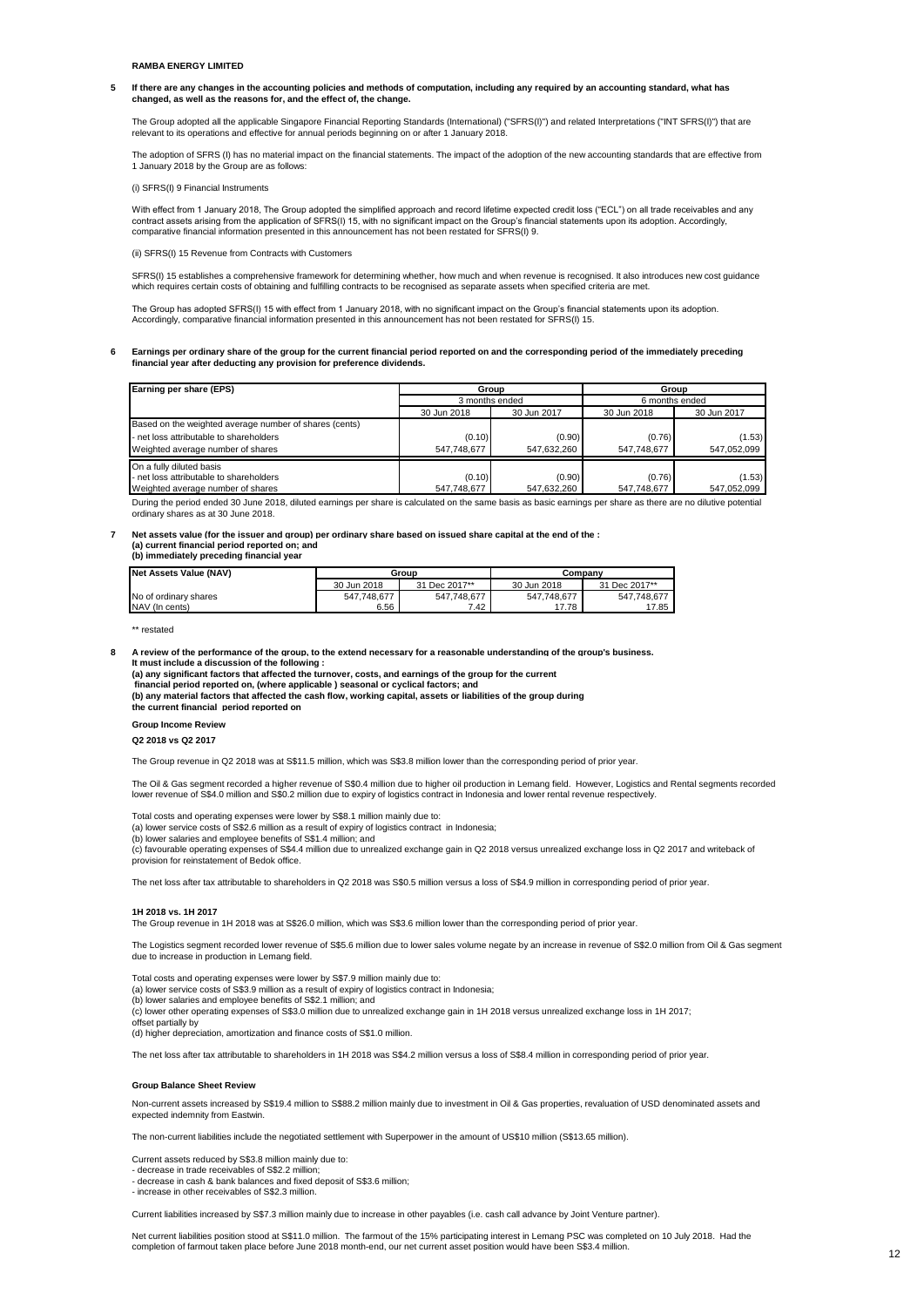### **RAMBA ENERGY LIMITED**

### **Group Cashflow Statement Review**

For the period ended 1H 2018, the Group had a net cash outflow from operating activities of S\$3.9 million due to increased activities in the Lemang block. S\$6.9 million from advances from Joint Venture partners were mainly used to finance oil and gas investing and operating activities.

**9 Where a forecast, or a prospect statement, has been previously disclosed to shareholders, any variance between it and the actual results** 

Not applicable.

**10 A commentary at the date of the announcement of the significant trends and competitive conditions of the industry in which the group operates and any known factors or events that may affect the group in the next reporting period and the next 12 months.** 

The Group has completed the drilling of five new wells at well pads A and B, and is on track to increase production throughout 2018 and further develop the Akatara field in Lemang block through the following initiatives:

- install artificial lift to increase production ;

- completion of the construction of the access road, bridge and well pads C and D;

- drilling a further 2 ~ 3 development wells on each of the new wells pads C and D during the H2 2018, targeting total production to 3,500 bopd;

- connect to existing oil export infrastructure by end 2018,;
- commercialize Akatara Field natural gas. Negotiations are ongoing with buyers to conclude commercial agreements in 2018.

As West Jambi field is still in the exploration phase, we will continue to review our costs and assets portfolio.

Oil and Gas is still a significant component in the Indonesian fiscal budget, the government will likely adopt policies to increase its production and provable reserves, the Group is confident of the long-term prospect of its Indonesian Oil and Gas business.

### Logistics Business

Our renewed focus on growth has started to acquire new customers and a stronger pipeline of opportunities.

While the economic backdrop is still fragile, we are seeing encouraging signs and remain committed to growing our segment in 2018.

### **11 Dividend**

(a) Current Financial Period Reported On Any dividend declared for the current financial period reported on? No

(b) Corresponding Period of the Immediately Preceding Financial Year Any dividend declared for the corresponding period of the immediately preceding financial year? No

- (c) Date Payable Not Applicable
- (d) Books closure date Not Applicable

### **12 If no dividend has been declared (recommended), a statement to that effect.**

No dividend for period ended 30 June 2018 is recommended.

**13 If the Group has obtained a general mandate from shareholders for Interested Person Transactions ("IPT"), the aggregate value of such transactions as required under Rule 920(1)(a)(ii). If no IPT mandate has been obtained, a statement to that effect.**

No IPT general mandate has been obtained from the shareholders.

**14 Please disclose the status on the use of proceeds raised from IPO and any offerings pursuant to Chapter 8 and whether the use of proceeds is in accordance with the stated use. Where the proceeds have been used for working capital purpose, a breakdown with specific details on how the proceeds have been applied must be disclosed.**

Not applicable